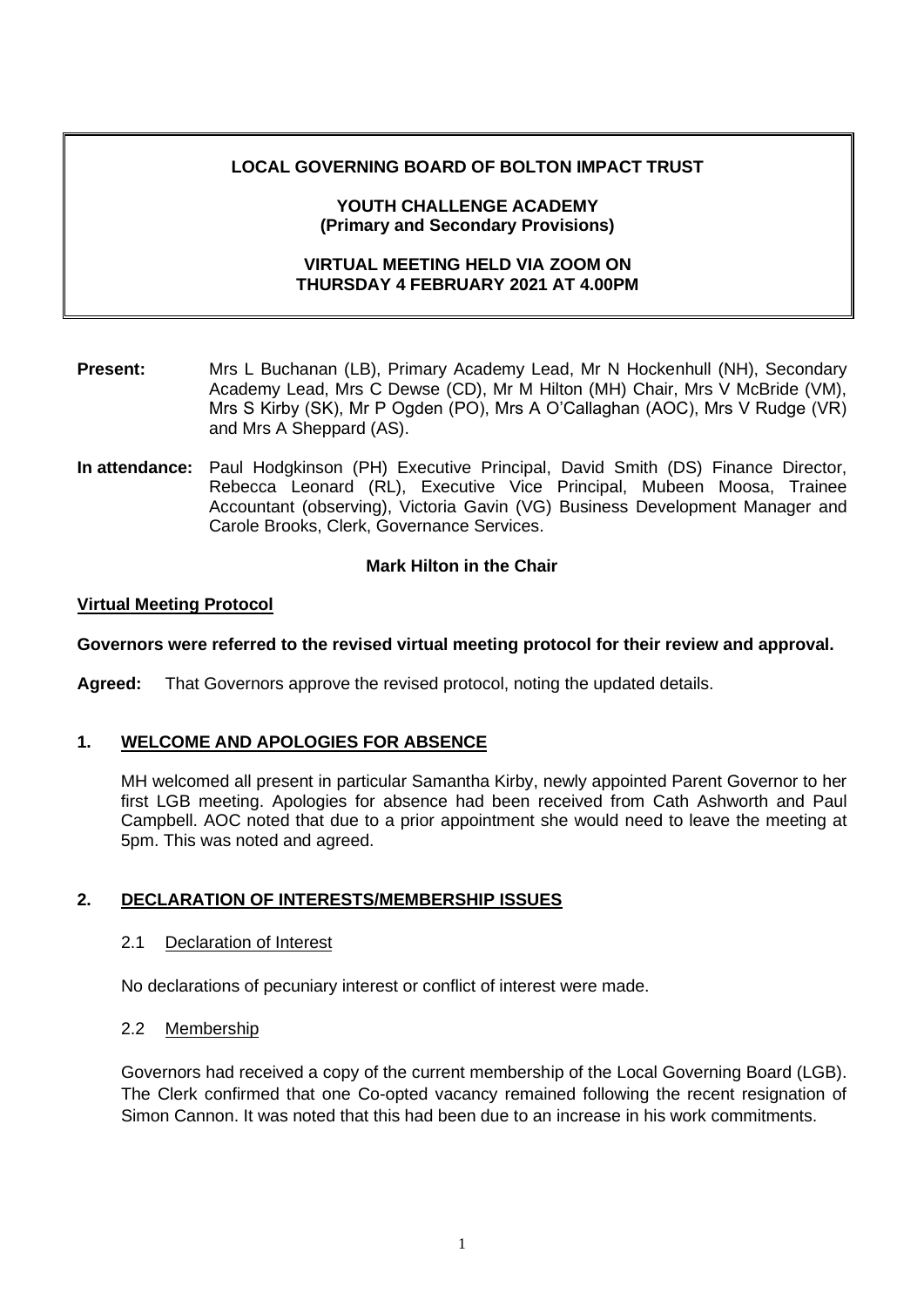PH confirmed that he would liaise with MH, NH and LB to ascertain the skills required in line with the Governor skills audit and make the necessary arrangements to recruit to this vacancy subject to the Trusts approval.

**Action:** PH, MH, NH and LB – To discuss the skills required and make the necessary arrangements regarding the Co-opted Local Governor appointment and inform the Clerk of the outcome at the earliest opportunity.

## **3. MINUTES/MATTERS ARISING OF THE LAST MEETING**

Governors had received the minutes of the last meeting held virtually on 1 October 2020 for their review and approval. Governors reviewed the minutes for accuracy and confirmed their approval.

#### Matters Arising

MH guided Governors through each of the actions that were to be addressed following the last meeting.

It was confirmed that all actions had been completed with the exception of:

#### 3.1 Governor induction Packs, Minute number 3

**Action:** MH to complete and distribute the induction folder to all newly appointed Governors.

#### 3.2 Link Governor Roles, Minute number 5

LB reported that the only remaining vacancy was for a link Governor for SEND. It was proposed that Samantha Kirby be appointed to this role.

**Agreed:** That Samantha Kirby be appointed as the link Governor with Responsibility for monitoring SEND across both the Primary and Secondary Youth Challenge (YC) provisions.

#### 3.3 KCSiE, Minute number 7.2

RL confirmed that there were still some declaration forms outstanding from Governors and that an email reminder would be circulated as required for those Governors to sign and return the declaration to confirm that they had both read and understood Part 1 of the updated KCSiE document.

#### **Action:**

- i) RL to remind individual Governors of the need to return their declaration form to her as a matter of urgency.
- ii) RL to forward the necessary documents to all newly appointed Governors for their review and return of the required signed declaration.

#### 3.4 YCP Academy Lead report – COVID-19 Addendum, Minute number 8

LB and Governors were unsure if this had been circulated or received.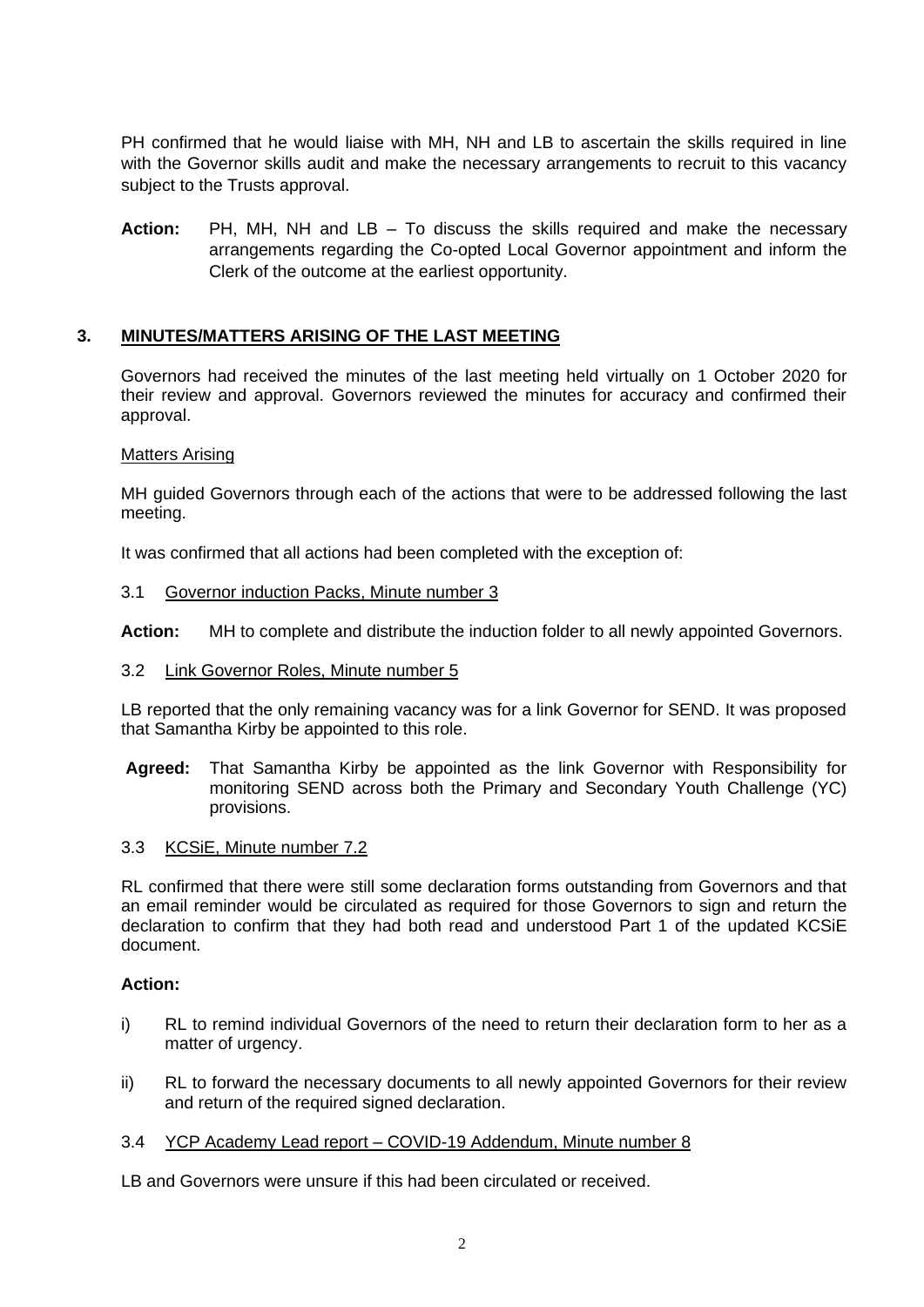LB noted that this was accessible on the academy website but for ease, would re-circulate this to all Governors for their review and information.

**Action:** LB to circulate the COVID-19 Addendum to the Safeguarding Policy to all Governors

Governors confirmed that there were no other matters arising that had not been included on the current agenda.

# **4. NOTIFICATION OF ITEMS FOR 'ANY OTHER BUSINESS'**

There were no items of 'Any other Business' notified at this point in the meeting.

# **5. ACADEMY LEADS REPORTS**

MH invited the Academy Lead's to present their termly reports.

## **Primary Youth Challenge**

Governors had received the Academy Leads Report relating to Primary Youth Challenge prepared by LB. The key items included:

Summary/Introduction to the Autumn term 2020

- Quality of Education:
	- KPI Data analysis
- Behaviour and Attitudes
	- Exclusions
	- Attendance and engagement including the effects of COVID-19.
- Personal Development
- Leadership and Management
- Health and Safety
- Staffing

January 2021 updates

- Staffing
- Safeguarding
- Children Missing Education
- Policies
- Website update
- **Training**
- Evacuation/ Invacuation process

LB guided Governors through the key details of her report noting that the report was mainly based around the Autumn 2020 term and leading into the Spring term 2021 commencing in January 2021 to date with the main focus having been on Health and Safety and the well-being of all pupils and staff members.

#### Quality of Education

LB confirmed that the quality of education had been maintained as had been reflected in the data and the results detailed within her report. It was noted that this detail had also be verified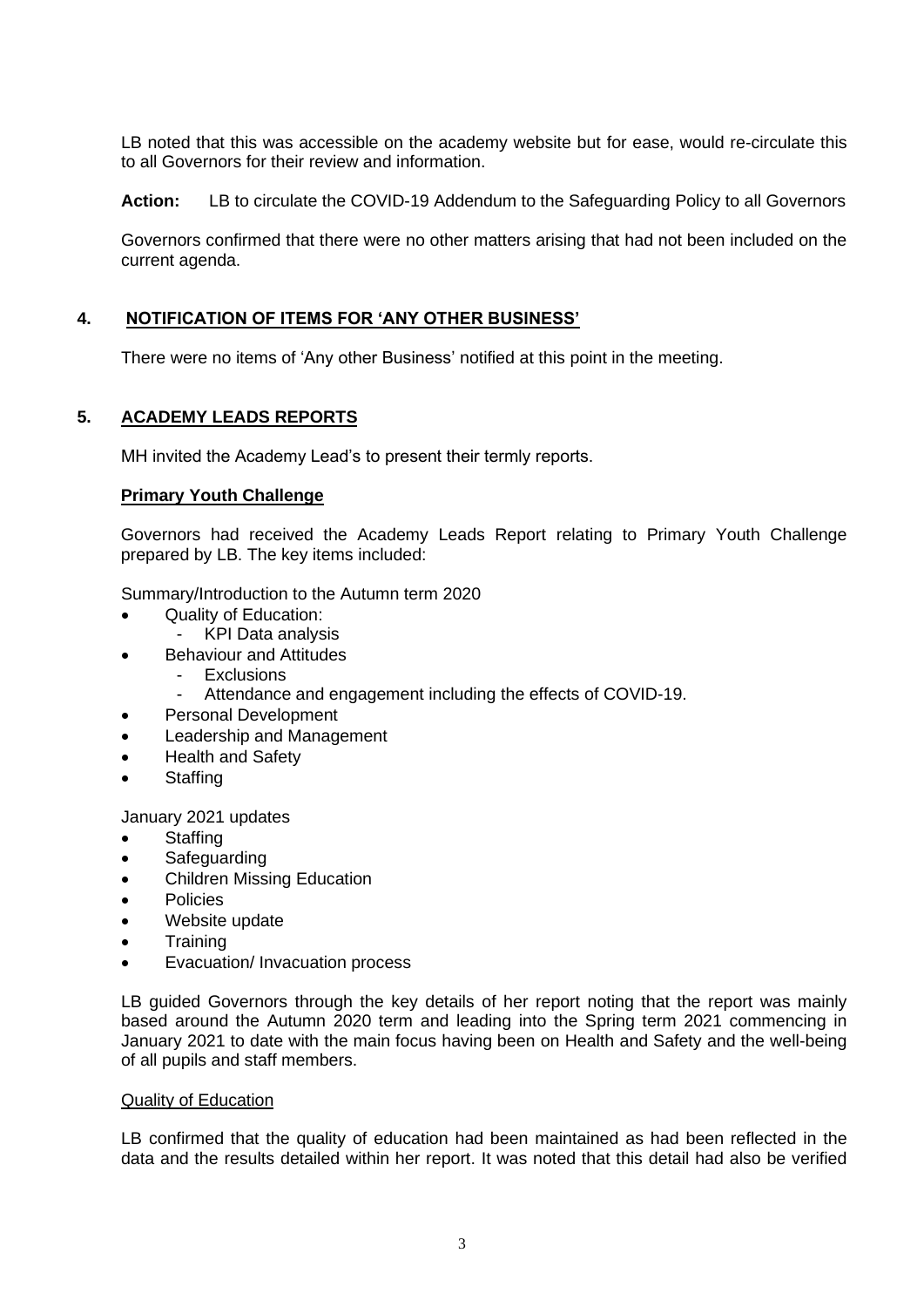by the School Improvement Professional who had highly praised the Primary provision within the report provided following their recent visit.

Governors were assured that the remote offer continued and that the pupils were happy and engaging again. Staff were very supportive and in regular contact with pupils working remotely to ensure that the required levels of engagement were maintained.

#### **Attendance**

LB reported that 90% of the pupils had been required to isolate during the Autumn term 2020 some as many as four times. The attendance of those pupils physically attending the centre was to be commended at 97%.

#### Behaviour and Attitudes

LB reported that the pupils that had arrived at YC Primary at the start of the Autumn term were proving to be a challenging group. However, staff had worked with the pupils and their parents providing the necessary support and encouragement to maintain engagement. Regular lines of communication were in place to both parents and pupils including texts and Class Do-Jo's.

Governors were informed that all pupils had made progress with one pupil receiving a EHCP whilst at Youth Challenge and their place having been funded by the school. LB referred to another pupil with very complex needs currently at YCP noting that this setting was not appropriate for them. The staff were supporting them as best they could, but they were unable to be transferred to a more suitable setting to better meet their needs, due the LA's protocols and processes in place. It was noted that under the current arrangements the child would need to be permanently excluded before Special School provision would be considered.

RP referred to the LA issues regarding not being able to move the pupil to a more appropriate setting asking if this was finance related and if the family had any re-course in respect of the LA processes in place.

LB confirmed that finance formed part of the issue but that the family had been very supportive and understood the position that the Trust were in regarding this. Governors were to be assured that the staff were supporting the child and their family as best they could.

#### Pupil and Parental Surveys

LB confirmed that surveys had been undertaken and the responses had been very positive. All pupils and their parents/carers were extremely happy with the service provided by Youth Challenge Primary.

MH commended the provision on achieving such positive and powerful feedback. It was noted that to receive 100% positivity was testament to the commitment and dedication shown by LB and her staff team.

PH referred to the 'follow up' calls that he was currently undertaking on a weekly basis to the parents of both YCP and YCS settings being very well received. It was noted that he was very proud of the Youth Challenge Academy and commended the Academy Leads and their staff teams for all their hard work and commitment which contributed to its success.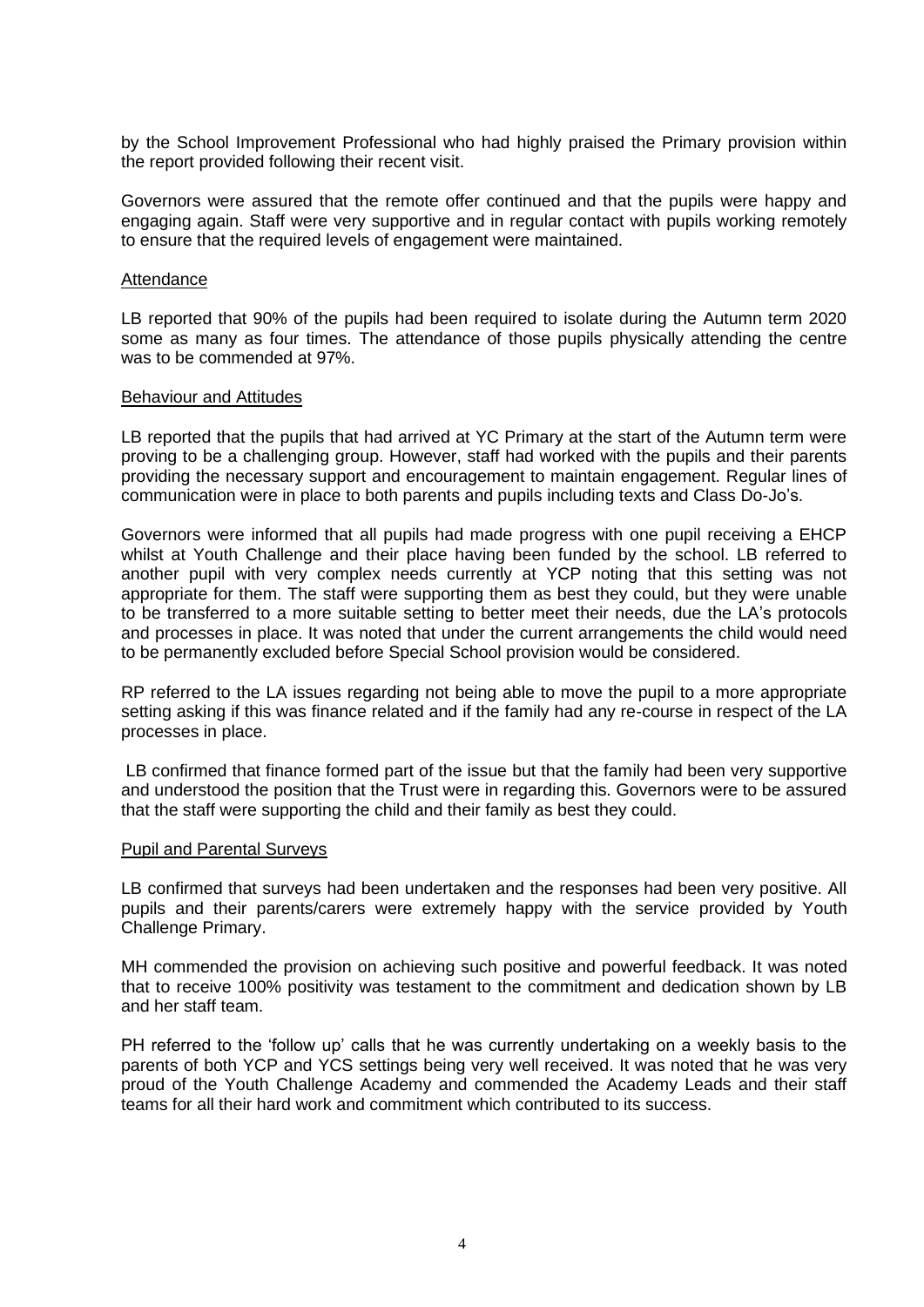## Health and Safety

LB thanked PO for all his advice and support regarding all areas of Health and Safety. PO was to be commended for his advice and support that he gave, this was very much appreciated and also for reviewing all risk assessments in place to ensure that the provision was compliant in all areas, in particular those relating to COVID-19.

## **Staffing**

LB reported that the following qualifications had been gained/were ongoing:

- J Latham Specialist Leader in Education
- V Rudge Had commenced the NPQML qualification.

LB commended the admin support that had been provided to support LB noting that this had been of significant benefit to her. Thanks was to be conveyed to the Trust for arranging this.

## Staff Meeting – Victoria Rudge

VR reported that she had met with all staff members and asked them how they felt in respect of the arrangements and support that had been put in place relating to the Pandemic. VR confirmed that LB was to be commended for all the support she had provided to the staff team and for all the planning and preparation that had been put in to ensure the safe re-opening of the provision. Details of what had gone well and any improvements that could be made had been shared with all staff who had been very happy that they had been included in the process.

Governors were informed that overall staff overall were happy and content and felt that their well-being was important and had been well taken care of. LB was very approachable, and they felt comfortable in raising any issues or concerns should these arise.

VR noted that Friday's were a challenge when staff attended mainstream schools as they were unable to meet up with colleagues at lunch times to offload any stressful work-related issues relating to the visits in hand. It was noted that being able to share and offload was key to the well-being of staff in these circumstances, but it was realised that this was not possible at this time due to the Pandemic and the requirements of social distancing.

Governors thanked VR for her report.

#### January 2021 to date

LB reported that school re-opened for one day and then the Government announced a further 'lockdown' from 5 January 2021.

Governors were informed that 78% of pupils had remained on site with nine pupils attending on Wednesday's and Thursday's and one pupil attending for 1-1 support on a Tuesday. It was also noted that the staff in place were required to have weekly COVID-19 tests to ensure the safety of all concerned. There were five members of staff at YCP and staff members of the Secondary provision had supported any staff absences within the Primary provision as required.

#### Website Compliance

LB extended her thanks to VG for taking responsibility of maintaining the website. It was noted that the site was under re-construction and looked forward to its re-launch in the very near future.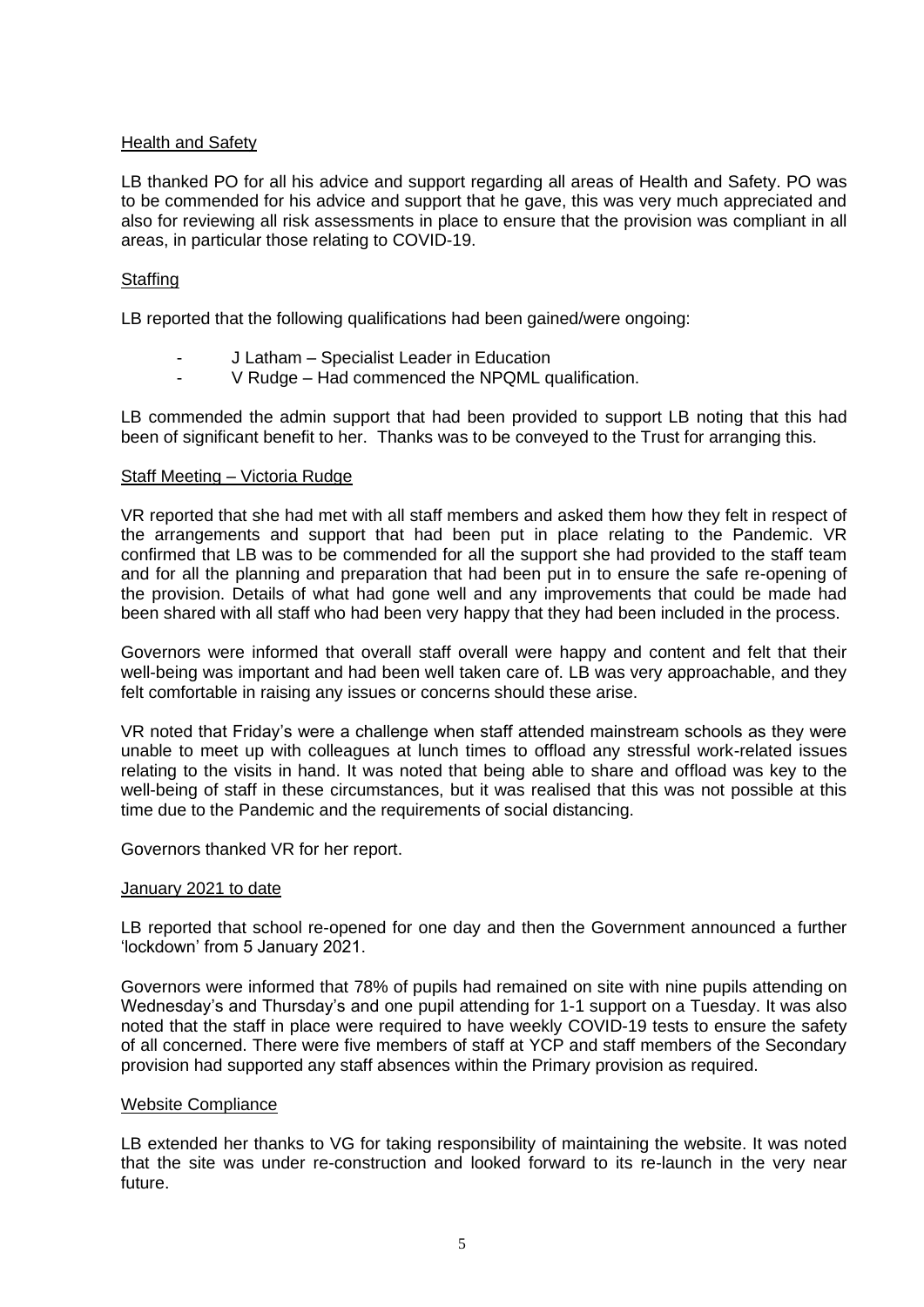The Clerk referred to the revised checklist that had been circulated to support the compliance checks in ensuring all statutory information had been publicised as required.

PH confirmed that once the site was complete a review would be undertaken using the checklist to ensure the site was fully compliant.

Questions of the report were invited but none were raised at this point.

Governors thanked LB for her report noting that the report had provided a very comprehensive overview of the YC Primary provision.

MH also thanked LB for her comprehensive report and invited NH to present his termly report as Academy Lead for the secondary provision.

#### Youth Challenge Secondary Provision

NH presented his report in respect of the Secondary provision which included information in respect of the following key items:

- Introduction summary
- Autumn Term 2020 Priorities
- Curriculum Priorities
- Teaching and Learning Priorities including Intent, Implementation and Impact
- Safeguarding Autumn term 2020
- Children Missing Education (CME)
- Autumn Term 2020 Key Performance Indicators (KPI's)
- Attendance Autumn term 2020
- Attendance from Previous school as a comparison
- Exclusions
- ECM and Social Skills
- Transition Funding

Further to the report NH noted that pupil numbers were currently lower, this was due to the Pandemic and also to the changes in the referral process set out by the LA.

#### Curriculum Provision

Governors were to be assured that despite the circumstances of the Pandemic YCS provision continued to further develop the offer and had introduced a number of new subjects. All B-Tech courses continued to be reviewed by 'Pearson's' and how these were delivered, managed and quality assured remained consistent.

NH referred to the introduction of Science from September 2020 however many of the Key stage 4 pupils had fallen behind as a result of the pandemic, but these had been identified and strategies had been put in place to provide additional support.

Governors were advised that a 'deep dive' had been undertaken in respect of Maths and English with the necessary adaptations being made to better meet the needs of the pupils.

#### Behaviour

The pandemic had impacted on the behaviour of many pupil's; however, this was being managed as required and all data being recorded on the SIMS system.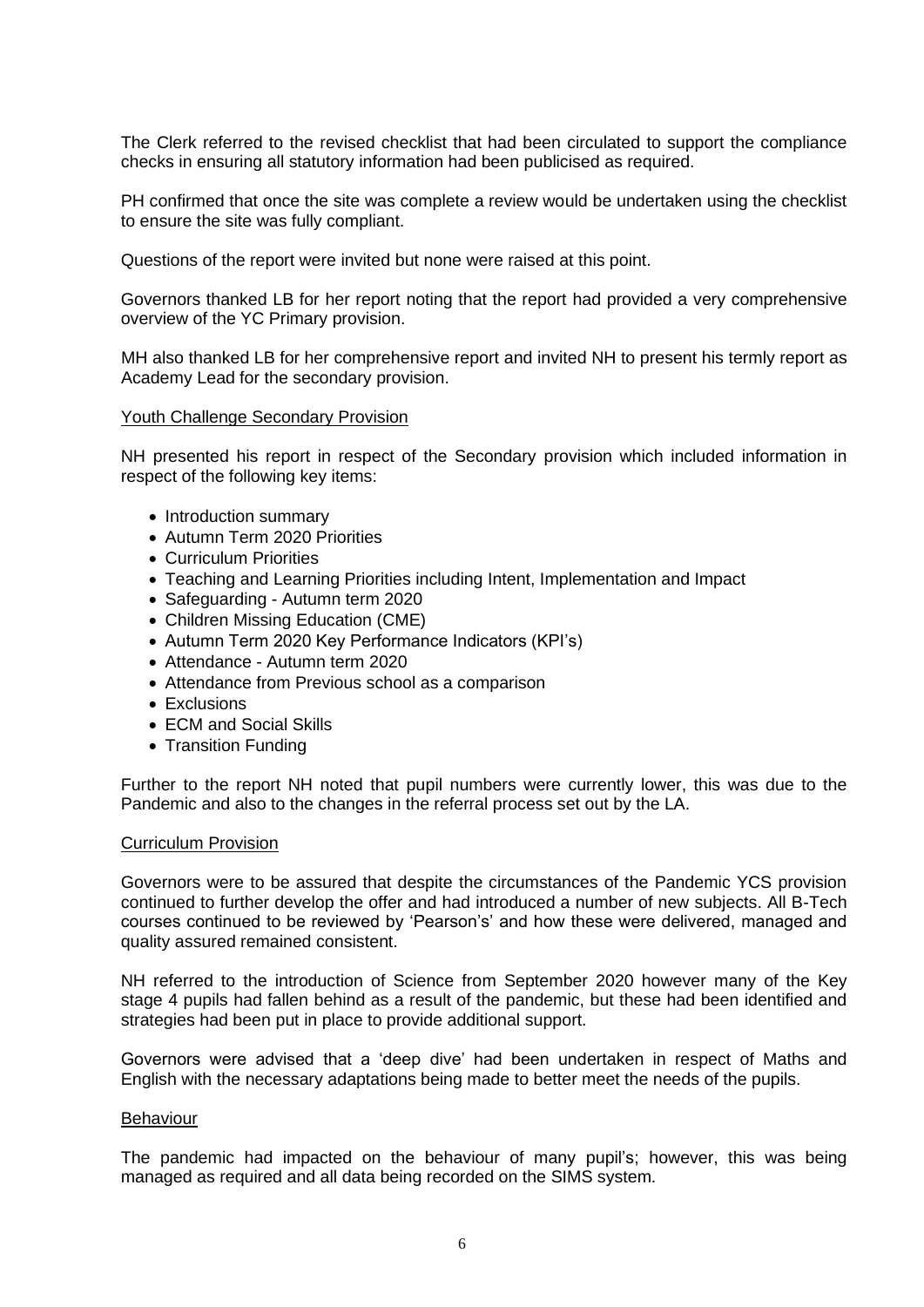#### Racist/ Bullying incidents

NH reported that following the lockdown period in place last year there had been two racist/bullying incidents; the details recorded within the report were reflective of how the staff at YCS had reacted to this and managed these issues. It was to be noted that at the present time there were minimal issues.

#### KPI's/Data

NH reported that some pupils in key stage 4 pupils were behind in English, this had been as a result of the Pandemic and the fact that three of the Teachers had been absent with COVID-19. Governors were advised that academic predictions made by staff had been cautious.

#### Wider Curriculum Offer

NH reported that the procedure for collecting data had been adapted and would be reflected within the report to Governors in the summer term.

#### **Policies**

Governors were thanked for their input and support in reviewing the policies as required in particular the remote learning, SEND Policies. This had been very much appreciated.

MH thanked NH for presenting his comprehensive report and invited questions from Governors.

A Governor referred to the year 11 pupils having missed so much due to the pandemic and lack of motivation whilst working remotely asking if there were any opportunities being considered for these pupils to physically attend the provision to help support their transition into year 12.

NH confirmed that the current Year 11 pupils would be given this opportunity and would not be finishing early. Funding had been received last year to enable their transition to post 16. A member of staff in liaison with a colleague from Connexions were supporting pupils through this.

PH reported that he had arranged a meeting with both Academy Lead's to further discuss this matter, in line with DfE guidance. It was noted that all vulnerable pupils including the 'NEET' (Not in Education, Employment or Training) pupils would be considered with priority being given to those pupils who currently do not have a positive post 16 destination. Governors were to be assured that BIT would fully support these pupils.

**Agreed:** That Governors receive and note the contents of both Academy Lead's reports with thanks.

## **6. COVID RESPONSE**

PH reported that whilst new guidance had been received on the arrangements to be put in place in response to the COVID-19 Pandemic, it had not been overly clear that the suggestions best met the needs of BIT Alternative Provision. Therefore, following communication with colleagues at the DfE and the ESFA (Education Skills Funding Agency) alternative arrangements were put in place. The Leadership Team had compiled a set of seven questions for the Staff team to ask of themselves and it was agreed that if staff could answer 'yes' to each question then the necessary requirements were being met effectively.

The questions were shared on screen for Governors review and information: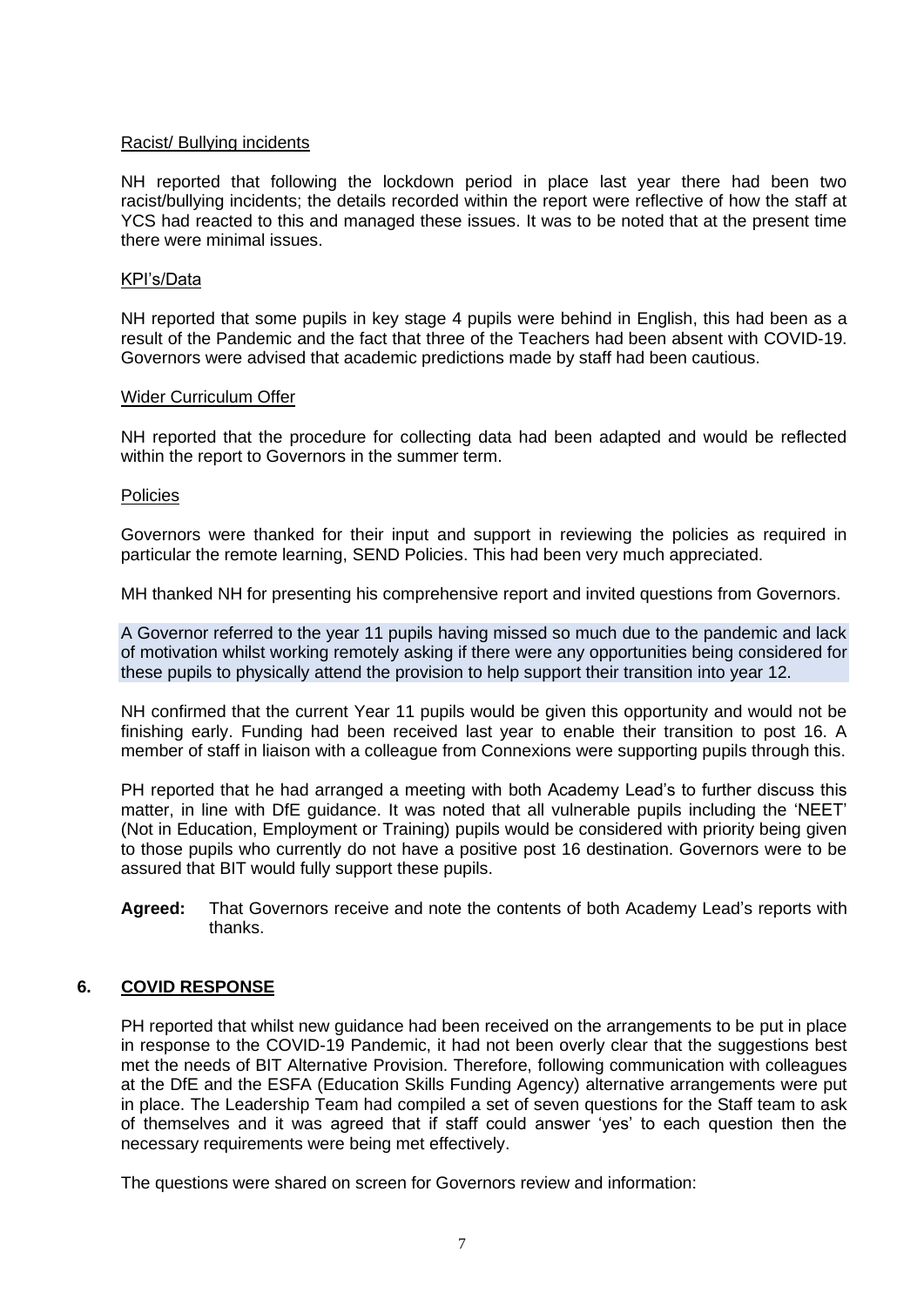- 1. Is every child offered what is appropriate for them?
- 2. Are Parents and Carers in agreement with each decision?
- 3. Is every child safeguarded every day?
- 4. Is the Curriculum offered of a high quality?
- 5. Are we regularly reviewing our list of priorities?
- 6. Are staff contributing equally?
- 7. Is communication 'strong'?

PH referred to the circumstances of a 'lock down' situation informing Governors that in addition to the seven questions, a checklist proforma had also been created, (as displayed on screen) this included relavent lines of enquiry to be responded to as appropriate. PH confirmed that each provision across the Academy had engaged well with this arrangement.

PH reported that he communicated with Parents on a weekly basis each Thursday to gain their view on the offer of provision and arrangements in place for their child/children. This provided them with an opportunity to ask questions, make any comments or raise any concerns.

Governors were to be assured that Parents/Carers were always listened to and any suggestions of improvements made were taken on board and carefully considered. PH confirmed that to date, there had been a very pleasing response, with very honest and 'frank' discussions taking place. A number of the responses were read out to Governors.

PH noted that the main priority was to ensure that all students in all settings of the AP were safe, happy and engaged. If there were any doubts, steps would be put in place to investigate why and the necessary strategies applied to ensure that they were.

PH confirmed that whilst this process had not been quality assured 'per say', it was felt that it better met the needs of each individual child. It was noted that the DfE had supported its use.

RL concurred with the comments made regarding the guidance provided and the alternative processes in place. It was noted that from an academic perspective it was felt the revised process was more effective for each Academy within the Trust and enabled a review of each child's engagement and progress to be undertaken. From a safeguarding perspective, it enabled staff to ensure the well-being of the pupils in their care and also measure their engagement.

PH reported that he was very proud of the staff team for how well they had worked together, adapted and embraced the new ways of working and reacting to the challenges faced due to the circumstances of the Pandemic. They were to be commended for their on-going commitment and dedication.

PH reported that staff well-being was always very important, but even more so during the current circumstances. Governors were assured that regular communication continued with all staff members to keep in touch and monitor their well-being.

The following testing arrangements had also been put in place:

- Lateral flow test system set up at the start of the spring term.
- All staff at Lever Park School and Park School had been vaccinated against COVID-19.
- Trustees would continue to strive for staff within the other Academy's across the Trust to receive the vaccine at the earliest opportunity.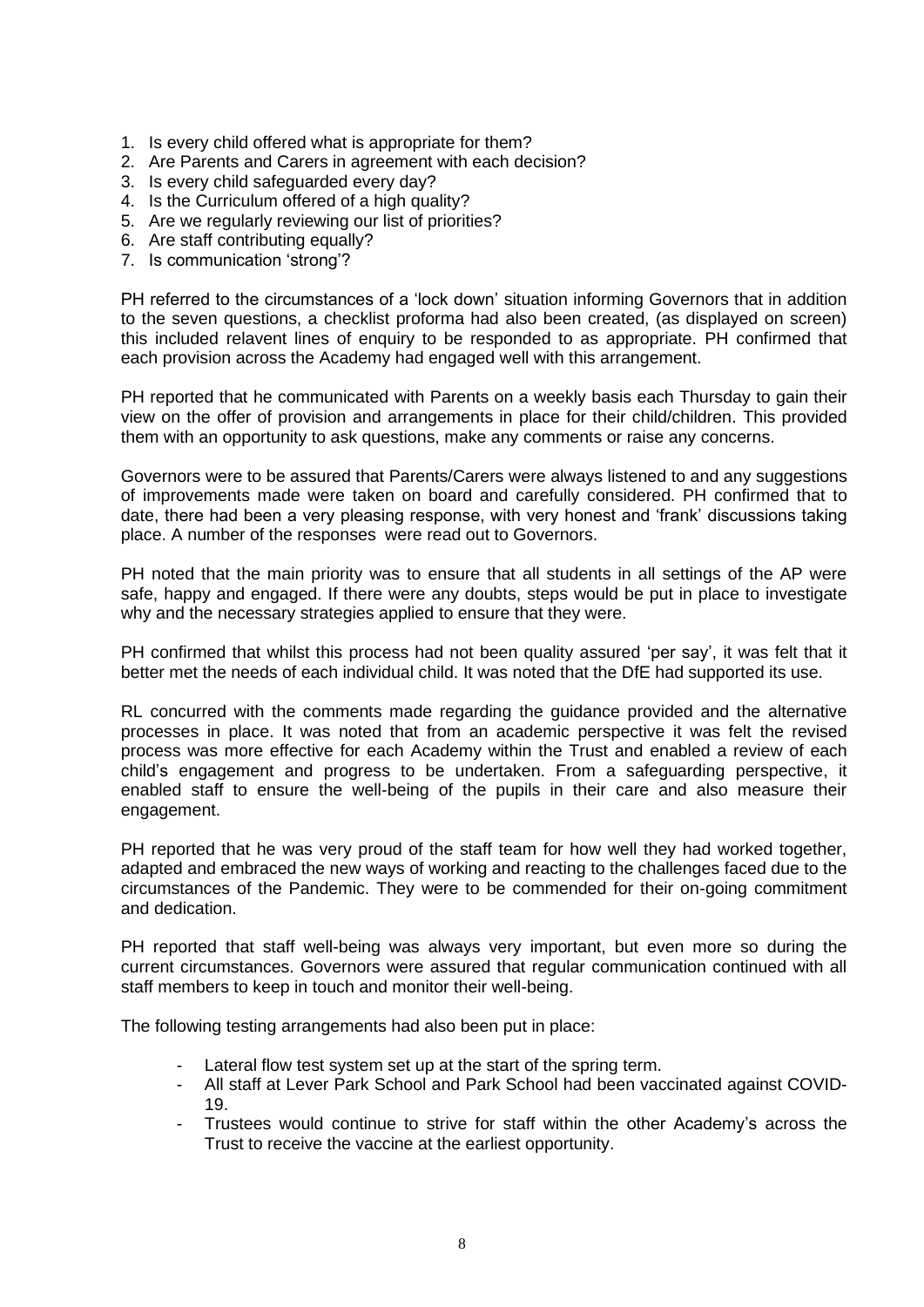PH referred to the impact of the Pandemic resulting in a number of financial concerns across the Trust resulting in restructuring and consultation processes having to be put in place. It was noted that discussions were on-going regarding the receipt of funding based on previous years pupil numbers. Advice had been taken from the ESFA in this matter, but this differed significantly from the advice received from the LA. Arrangements had therefore been made for PH to meet with Bernie Brown, Director of Children's Services to further discuss this matter.

AOC apologised for having to leave the meeting at this point.

## **7. FINANCIAL REPORT**

Governors had received the financial report prepared by David Smith. DS invited Mubeen Moosa (MM), Trainee Accountant to present the report (on screen) guiding Governors through the details presented.

MM informed Governors that the report was based upon transactions that have occurred in the period 1st September 2020 to 31st December 2020. Details had also been provided in relation to the projected spend for 2020/21.

MM referred to table one demonstrating that Youth Challenge is projected to incur a deficit of £70,000 compared to the budgeted surplus of £199,000; a variation of £269,000 from the budgeted surplus.

MM explained that this was due to the impact of the pandemic upon Youth Challenge. Closures of mainstream schools across the country had resulted in reduced pupil numbers at Youth Challenge dropping to an average of 16 part time Primary pupils compared to 22 in previous years and 58 Secondary pupils compared to 87 in January 2020. This had resulted in projected reduction of £436,000 in income from the local authority for the 2020/21 financial / academic year.

Governors were informed that the income reduction had been partially mitigated by an increase of 3 traded pupils within Youth Challenge Secondary generating £48,000 more traded income than originally budgeted.

#### Wider Trust Update

DS reported that across the wider Trust the reduced income was in excess of £1m with reductions expected to continue into the next academic year, 2021/22. Informal consultation processes had commenced in November 2020 with formal consultation commencing from today for one month until 1 March 2021 to make savings across the Trust.

#### Youth Challenge Primary

The savings made included:

A reduction of one Learning Mentor post following voluntary severance being accepted at the end of the autumn 2020 term.

#### Youth Challenge Secondary Provision

There was a need to reduce one Vocational Manager post and the four Learning Mentor posts (two of which were currently vacant)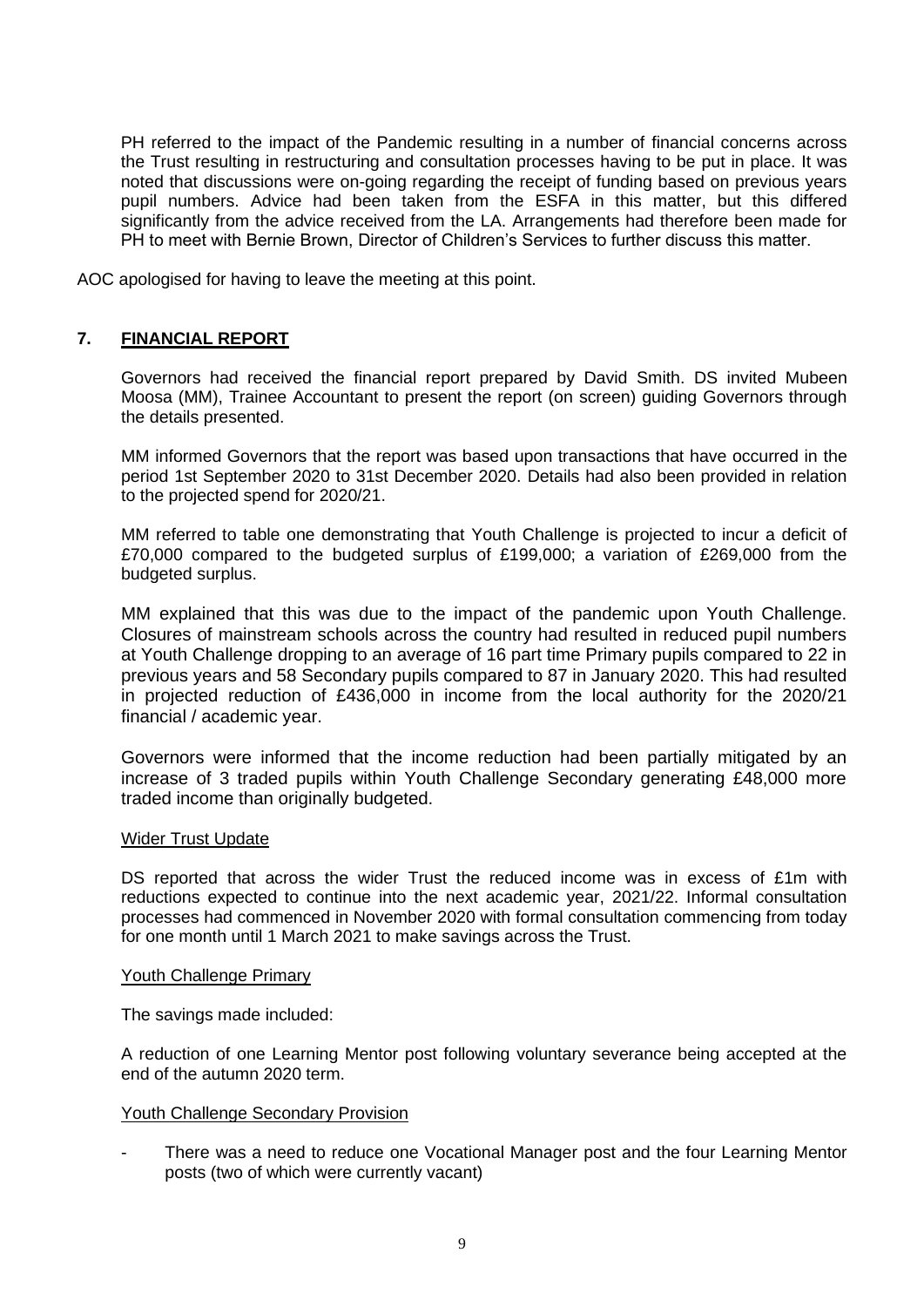Consultation was therefore required from 1 February 2021until 1 March 2021 in order to reduce the structure.

Governors were informed that if this were implemented a selection process would be required to identify those 'at risk'.

DS noted that colleagues had been challenged to make necessary savings and consider the position and staffing structure that was required to be in place for September 2021.

Governors confirmed that it was hoped that the situation would improve when all schools reopen.

PH assured Governors that Members of the Trust were in regular communication with the ESFA and the RSC (Regional Schools Commissioner) regarding the way funding for AP's was arranged. Lobbying both locally and nationally to the DfE would also continue. Discussions would also continue with the National Board that PH was a member of.

Governors discussed that whilst mainstream schools were closed due to the pandemic, referrals were not being made. It was noted that the current funding arrangements did not allow for circumstances surrounding a national pandemic.

DS referred to the ESFA's advice to move towards a more flexible workforce minimising the number of permanent members of staff and increasing as required through the use of agency staff.

PH reported that communication had been held with the ESFA regarding these circumstances. The advice provided was that it may be more beneficial to manage a smaller staff team, particularly in the current circumstances where pupil numbers were lower and then supplement the team with high quality agency staff as pupil numbers increased.

Governors were informed that consideration was being given to this suggestion. It was noted that whilst the Trust were required to be economical with the number of permanent staff on roll, it was important to ensure that the quality of provision was maintained. It was further noted that the agency used usually provided a high calibre of supply staff and many were familiar to the workings of the provisions in place across the Trust.

A Governor asked how much of the £436k reduction was COVID-19 related and how much was relating to the DP scheme (Dynamic Purchase Scheme)

MM/DS confirmed that all of the £436k was due to COVID-19 related issues.

DS confirmed that a wealth of networking was currently being undertaken and that the same issues were being faced across many AP's nationally. There was a need to protect the longerterm income and it was hoped that the Government would realise and make the necessary changes to the processes in place.

**Agreed:** That Governors receive and note the details presented by DS and MM with thanks.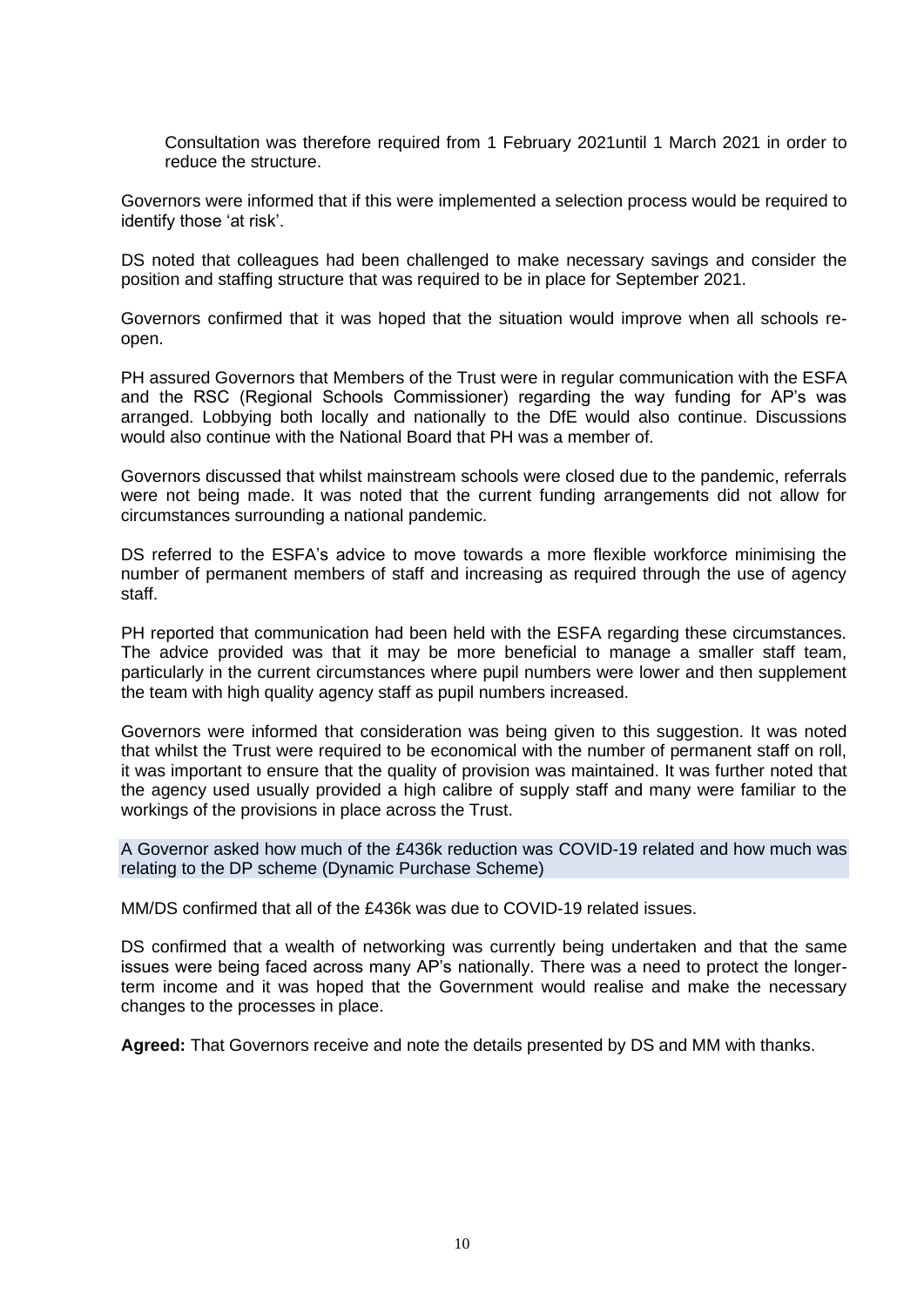# **8. NOMINATED GOVERNOR ROLES**

#### 8.1 Chairs' Briefing

MH reported that he had attended the spring term Chairs' Briefing held virtually on Monday 25 January 2021 at 6.00 pm where the following items had been highlighted:

- Governance Services Update
- Spring Term Meeting Updates:
- Financial Management
- Updated Requirements re: Publication of Statutory Information
- The SEND Handbook
- DfE Governance Handbook 2020
- DfE Governance Role Descriptors
- Development Governing Virtually During Lockdown

MH referred to the thanks that had been conveyed from Governance Services for the ongoing commitment shown from all Governors during the challenging circumstances faced.

#### 8.2 Link Governors Report on Training / Recent Training undertaken

RL referred to the Governance Services Website for Governors to access information and book on a wide range of Governor training. It was recommended that Governors access as many courses that they could to enhance their Governance role, particularly whilst these were all being presented virtually due to the circumstances of the Pandemic and could therefore be accessed at a convenient time to suit each individual. Governors were asked to advise RL following completion of any Governance related training to enable her to update and maintain accurate Governor training records.

RL referred to the National Induction training for any newly appointed Governors and any Governor wanting refresher training, recommending that this be accessed.

RL reported that whilst there were a vast number of excellent courses made available by Governance Services, not all were as relevant to Alternative Provision (AP). Governors were therefore requested to consider any training needs to up-skill and enhance their Governance role. Any suggestions could be further discussed with PH or RL who would endeavour to source courses to best meet their needs.

The Clerk encouraged all Governors to access as much training as was possible, in particular whilst it was being offered virtually and at a time to best suit their availability.

RL referred to the updates to the Keeping Children Safe in Education (KCSIE) 2020 document and the Safeguarding proforma that had been circulated to all Governors following the last meeting. Governors were reminded to sign and return the declaration to confirm that they had both read and understood the recent updates to the KCSIE 2020 Document if not already done so.

#### **Action:**

i) RL to re-circulate the link to the Governance Services website in order for Governors to gain access all training opportunities.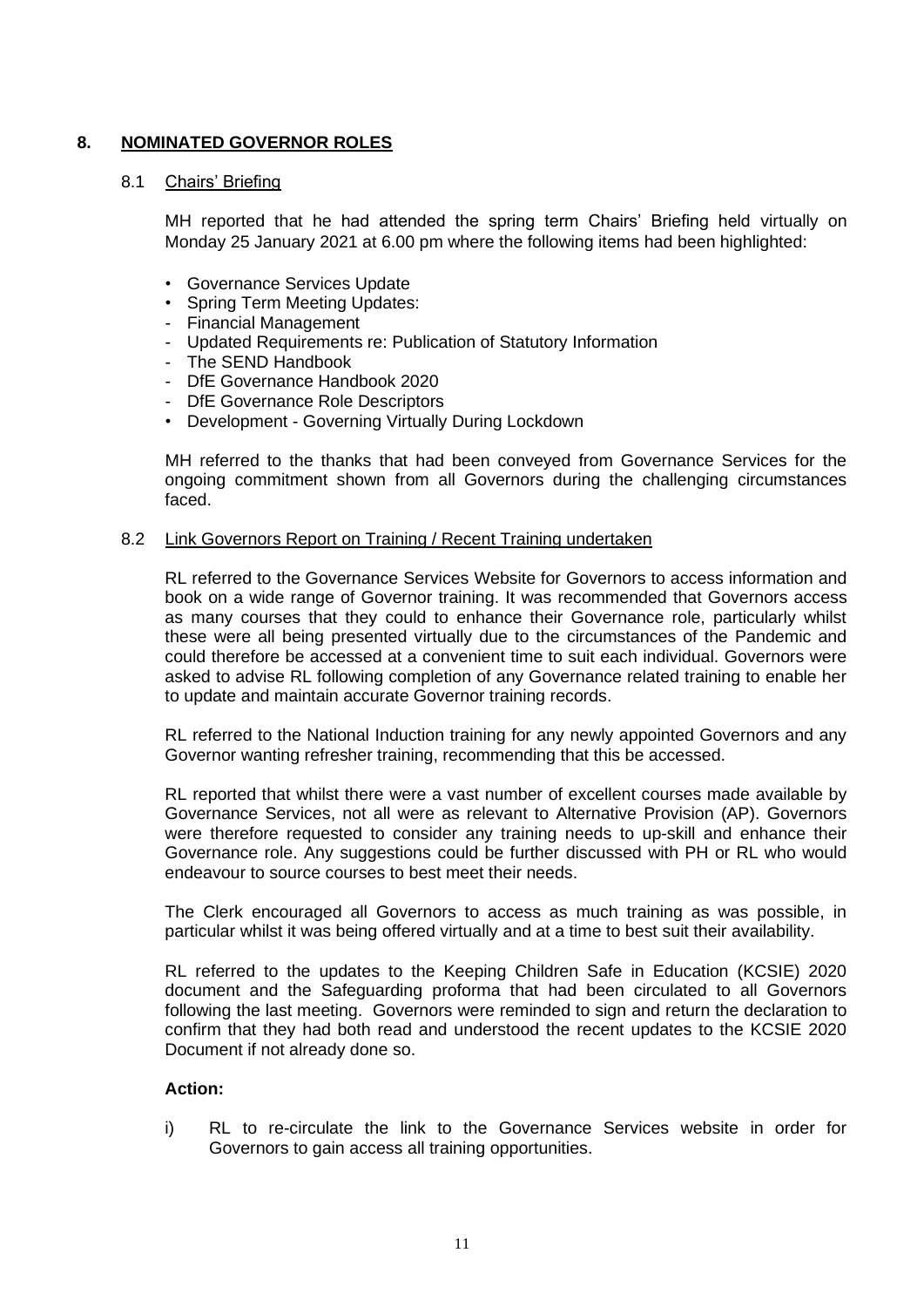- ii) Newly appointed Governors to access the National Induction Training.
- iii) All Governors to make the necessary arrangements to access suitable courses to widen their knowledge and enhance their Governance role.
- iv) Those Governors that had not already done so to read Part 1 of the KCSiE document and return a signed copy of the declaration to RL to confirm that they had both read and understood it.

#### 8.3 Partnership Meeting

The Clerk reported that the Partnership Meeting was to be held virtually on Monday 8 February 2021 at 6.30 pm. A Governor representative was encouraged to attend.

The Clerk noted that the following matters would be highlighted:

- Belonging in Bolton A system response to Inclusion and Equity across Learning, Early Help, School Improvement and SEND Presented by Bernie Brown, Director of Children's Services
- Early Help Services in Bolton An overview of Early Help and the new arrangements: The Targeted Early Help Service and the Early Help Access Point Presented by Nicola Murphy, Senior Head of Service - Strategic Lead, Targeted Early Help

RL noted that she had booked on to attend the Meeting on behalf of the Trust.

**Action:** RL to provide an update report to Governors at the summer term meeting.

8.4 Nominated Link Governor Visits

PH thanked Governors for making the time to take part in Governor week. The support and commitment shown from all Governors were very much appreciated.

Monitoring reports from a number of Governors that had been completed following their visit to their link area of responsibility had been circulated via the Governance Gateway for Governors review and information.

MH invited Governors to discuss their reports.

## Business Development Manager -Victoria Gavin

VG reported that her current focus was to undertake a review of the professionalism of the branding of the Trust in areas such as:

- Letter Headings
- The Logos of each Academy
- Re-construction of the website and maintaining future compliance.
- Compilation of a promotional Brochure (similar to the format of a school prospectus)
- Improve Health and Safety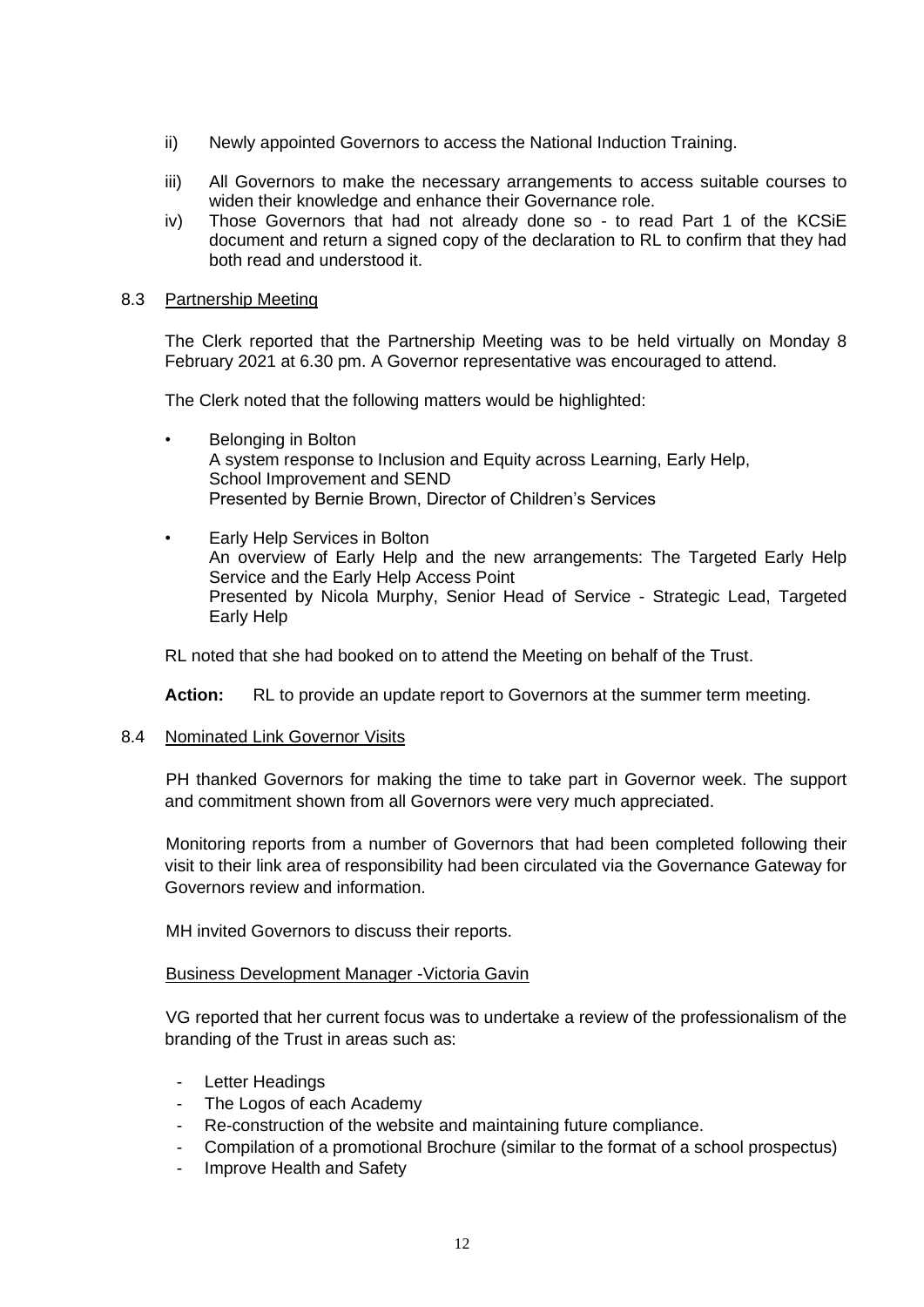- Implementation of the 'Every System'
- The provision of support around site maintenance
- To undertake an initial review of each academy across the Trust and provide a baseline to work from in order to tighten up processes and procedures ensuring consistency across each Academy.

VG noted that she was happy to support in all areas in order for the Trust to achieve its overall vision. It was hoped that the brochure may help generate interest and increase income for the Trust.

PH commended VG on a very successful start to her new appointment.

**Action:** VG to circulate ta copy of the logo's and the brochure to all governors once complete

#### **Agreed:**

- i) That the monitoring report from VG be received with thanks.
- ii) That the details recorded within the Governor Monitoring reports be considered in conjunction with the points to be recorded for the Impact statement later in the meeting.

## **9. POLICY APPROVALS**

Governors had received the following policies for their review and approval:

- SEND Policy
- Relationships and Sex Education (RSE) Policy
- Remote Learning Policy

Questions and comments were invited from Governors, but none were raised.

MH thanked the Academy Lead's and those Governors who had assisted in updating the existing policies and for the compilation of the new ones for Local Governing Board approval.

**Agreed:** That Governors approve all Policies as detailed above.

#### **10. GOVERNOR SKILLS AUDIT**

MH thanked Governors for completing and returning the Governor Skills Audit. Governors were to be commended for the wide range of skills in place across the LGB.

MH referred to the Governor Induction pack that was currently in progress, it was noted that this would hopefully be completed in the very near future. It was noted that it was intended to have a 'buddy up' protocol as required for Governors to share their skills and expertise with those who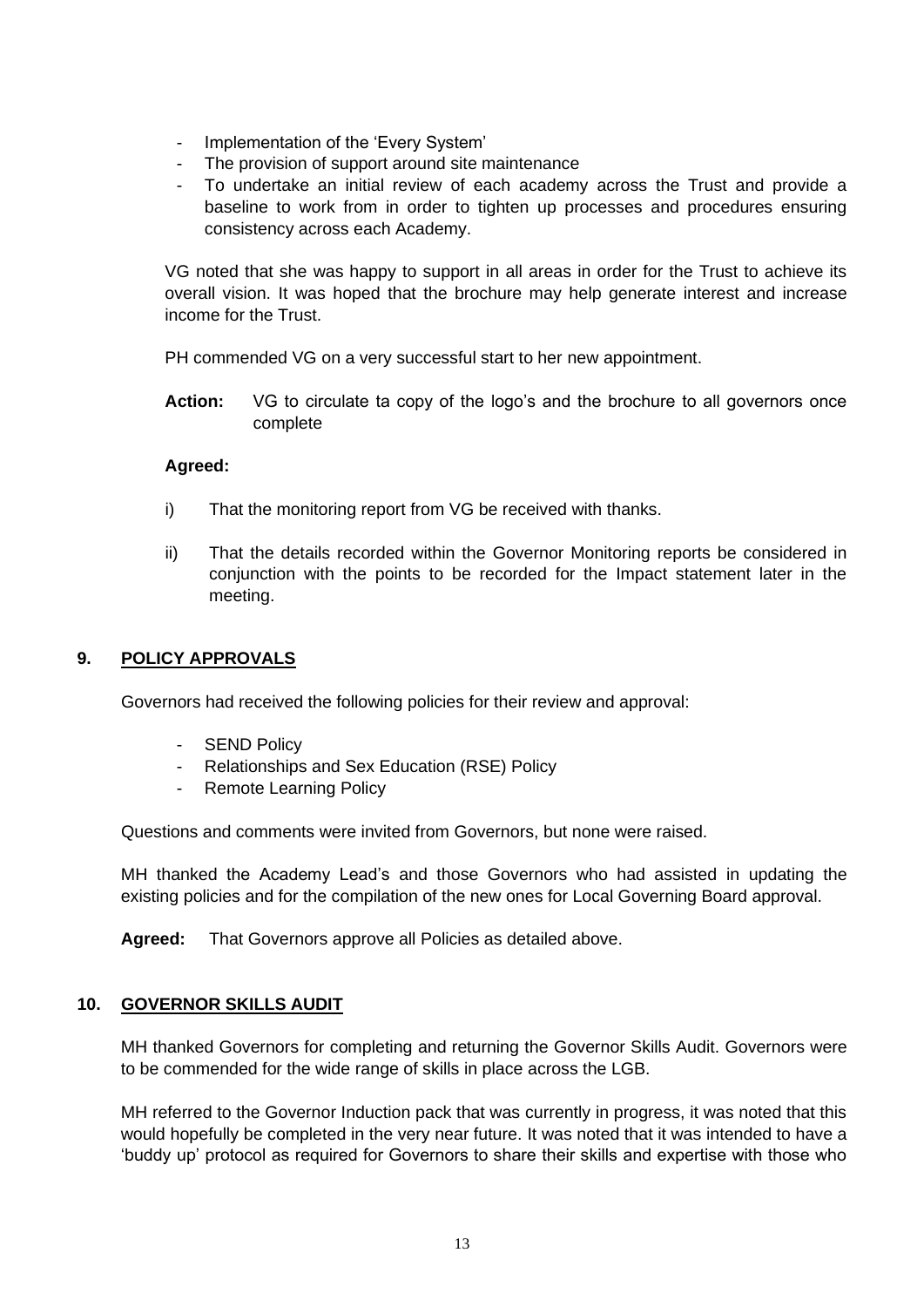were newly appointed providing information and building confidence in those governors with less experience.

DS thanked MH for his very clear and concise report.

#### **11. WEBSITE COMPLIANCE**

The Clerk referred to the updates that had been made to the checklist relating to the Publication of Governor Information on the Website. It was noted that this checklist was to be used when monitoring compliance of the website and that all updated sections had been highlighted in red.

PH reported that as previously mentioned, the Academy website was currently under reconstruction and once complete would arrange for a review of the site to be undertaken by Victoria Gavin, in liaison with PH and DS using the revised checklist.

VR, Link Governor with responsibility for monitoring compliance of the website noted that once complete she would also undertake a termly review in liaison with DS and VG using the revised checklist to ensure compliance.

#### **Action:**

- i) PH/VG/DS to review the website and ensure that all points raised were reviewed and corrected as required with a report back to Governors at the summer term meeting.
- ii) VR to undertake a termly review of the website.

## **12. OCCASIONAL HOLIDAYS AND IN-SERVICE TRAINING DAYS 2021/22**

The Clerk referred to the report on the Gateway detailing the holiday arrangements in place for 2021/22. It was noted that there would be an additional bank holiday in 2022 to celebrate the Queens platinum jubilee on 3 June 2022 with the traditional late May bank holiday moved to 2 June 2022.

The additional bank holiday would occur during the usual summer half term, so should not affect the dates children would be in school. This may provide for an additional occasional day to allocate; further information on this was awaited by the Policy and Performance Team.

DS confirmed that the holiday pattern had been agreed by the Trust which was broadly in line with the LA Model

**Agreed:** That Governors receive and note the dates provided.

## **13. IMPACT STATEMENT**

PH noted that whilst impact could be seen from the discussions and agreements made in LGB meetings, it was felt that the majority of the impact made was during Governors monitoring visits to the Centre. The challenge and supportive meetings Governors held with members of staff was very much welcomed and appreciated.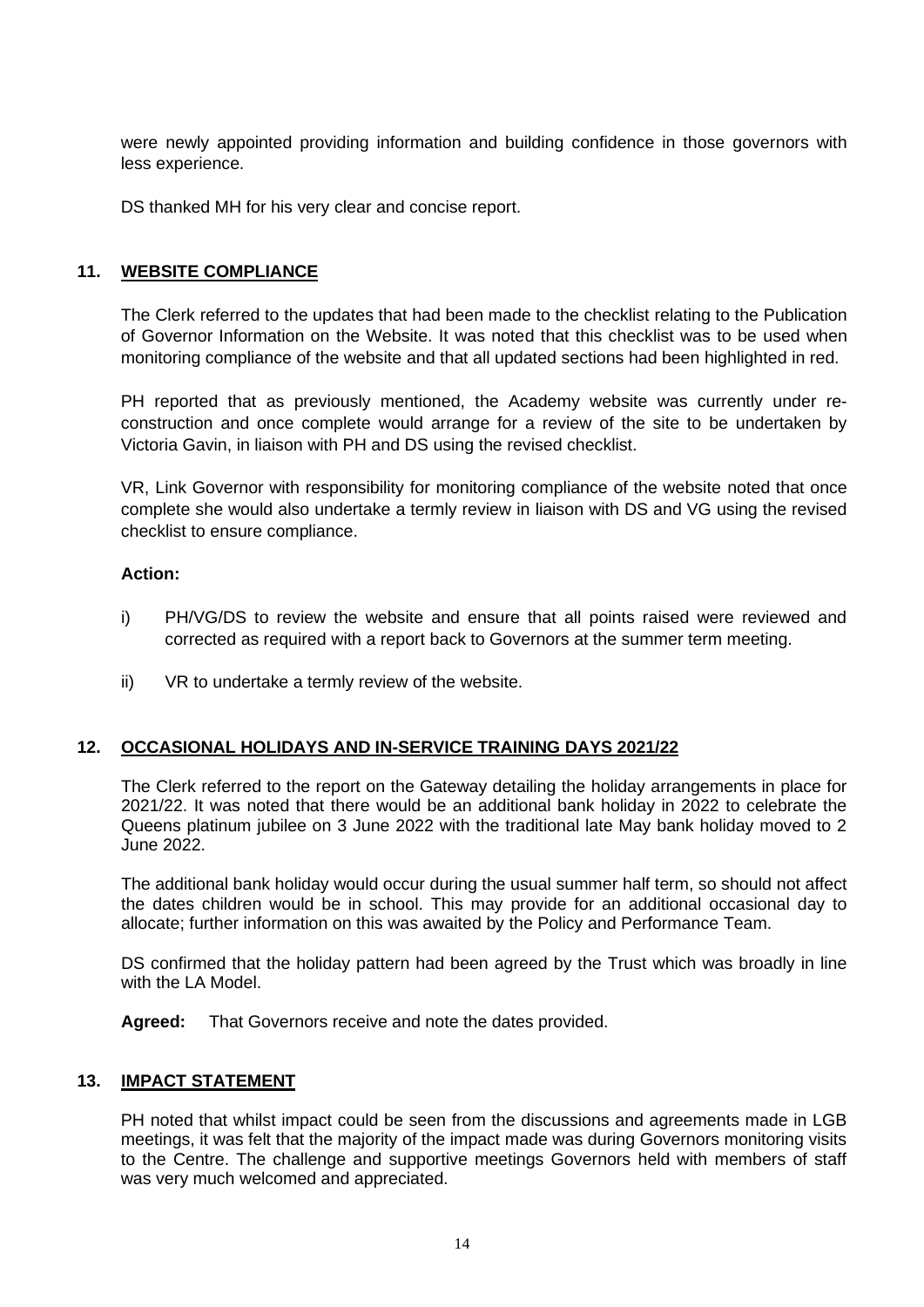Governors were commended for their support and commitment to Youth Challenge Academy, this was very much appreciated by PH and both Academy Leads and their staff teams Following review of the visit reports submitted and consideration of the discussions held, and decisions made at this meeting it was:

- **Agreed:** That through the on-going work of the local governors across this cycle of governance, impact could be seen from:
	- Governors virtual attendance to Governor week and the challenge and support provided during the meetings with their staff link.
	- The submission and sharing of individual Link Governor visit reports and being very reflective of the challenge and support in place.
	- Governor involvement in the update and compilation of new policies and the LGB approval sought at this meeting.
	- Governors challenge in respect of pupil and staff well-being particularly in the current circumstances of the Pandemic

## **14. DATE OF NEXT LGB MEETING**

**Agreed:** That the Local Governing Board meeting for the remainder of the academic year 2020/21 be held as follows:

Summer Term: Thursday 10June 2021 at 4.00pm

The Clerk noted that all meetings would continue to be held virtually due to the current circumstances unless otherwise informed.

## **15. FOCUS FOR THE SUMMER TERM MEETING**

MH reported that it was felt that a focus for each meeting was important.

Governors discussed this matter and

**Agreed**: That the focus for the S8ummer Term 2021 meeting be on:

- Staff Well-Being including the provision of data.
- The return to school following the current 'lockdown'.
- Feed-back on the Curriculum Offer for both provisions.

PH referred to the re-launch of the 'well-being charter' from 'One Education', the Trusts HR provider noting that this was planned for June 2021 and therefore he would report back any updates regarding this at the next meeting.

At this point in the meeting MH referred to the monitoring of staff and pupil well-being taking place very effectively. It was noted that Governor well-being was also important and if any Governor felt they needed to discuss anything of this nature not to hesitate to contact him and he would endeavour to provide, or direct support as required.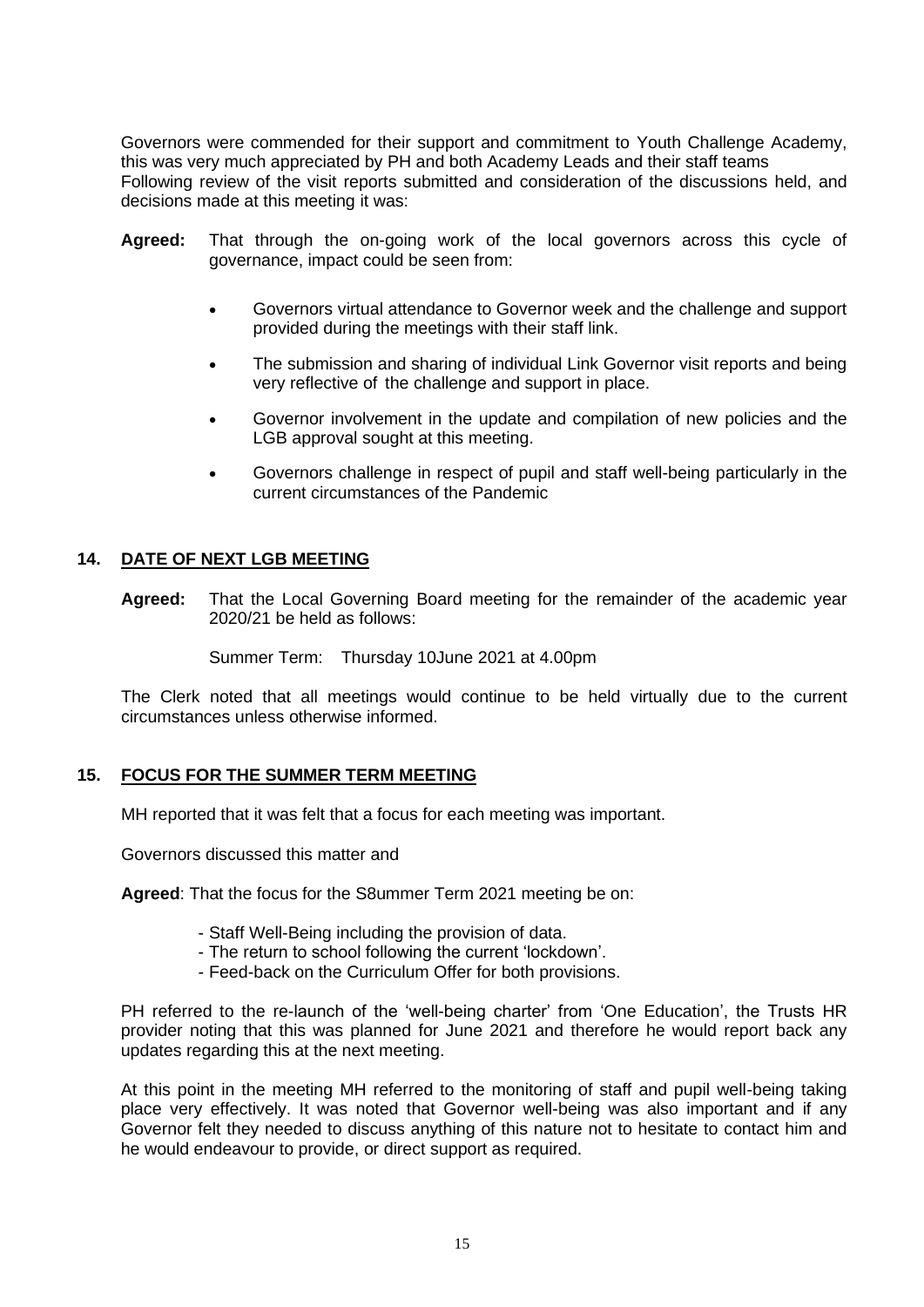# **16. CONSENT TO ABSENCE**

**Agreed:** To consent to the absence from this meeting of Cath Ashworth and Paul Campbell.

## **17. ANY OTHER BUSINESS**

There were no items of of 'Any Other Business' reported.

## **18. CONFIDENTIALITY**

**Agreed:** That none of the matters reported in the minutes of this meeting be designated as confidential in accordance with the Academy's Memorandum and Articles of Association.

PH asked that Governors exercise confidentiality in respect of any sensitive discussions held.

The Chair thanked the Academy Lead's and their staff teams for all their hard work and continued dedication, particularly in light of the challenging circumstances of the Pandemic.

MH thanked Governors for their contributions to the meeting and for their on-going support and commitment to Youth Challenge. It was recognised that Governors time was limited due to their own individual work commitments and the dedication shown was very much appreciated.

The meeting closed at 5.40pm

(Chairman/Vice-Chairman of Governors)

Date: \_\_\_\_\_\_\_\_\_\_\_\_\_\_\_

# **MATTERS ARISING/ACTIONS**

## **Item 2.2 Membership – Governor Vacancy**

- i) PH, MH, NH and LB To discuss the skills required and make the necessary arrangements regarding the Co-opted Local Governor appointment
- ii) Clerk of the outcome at the earliest opportunity.

## **Item 3.3 KCSiE: Return of the Declaration form**

- i) RL to remind individual Governors of the need to return their declaration form to her as a matter of urgency.
- ii) RL to forward the necessary KCSiE documents to all newly appointed Governors for their review and return of the required signed declaration.